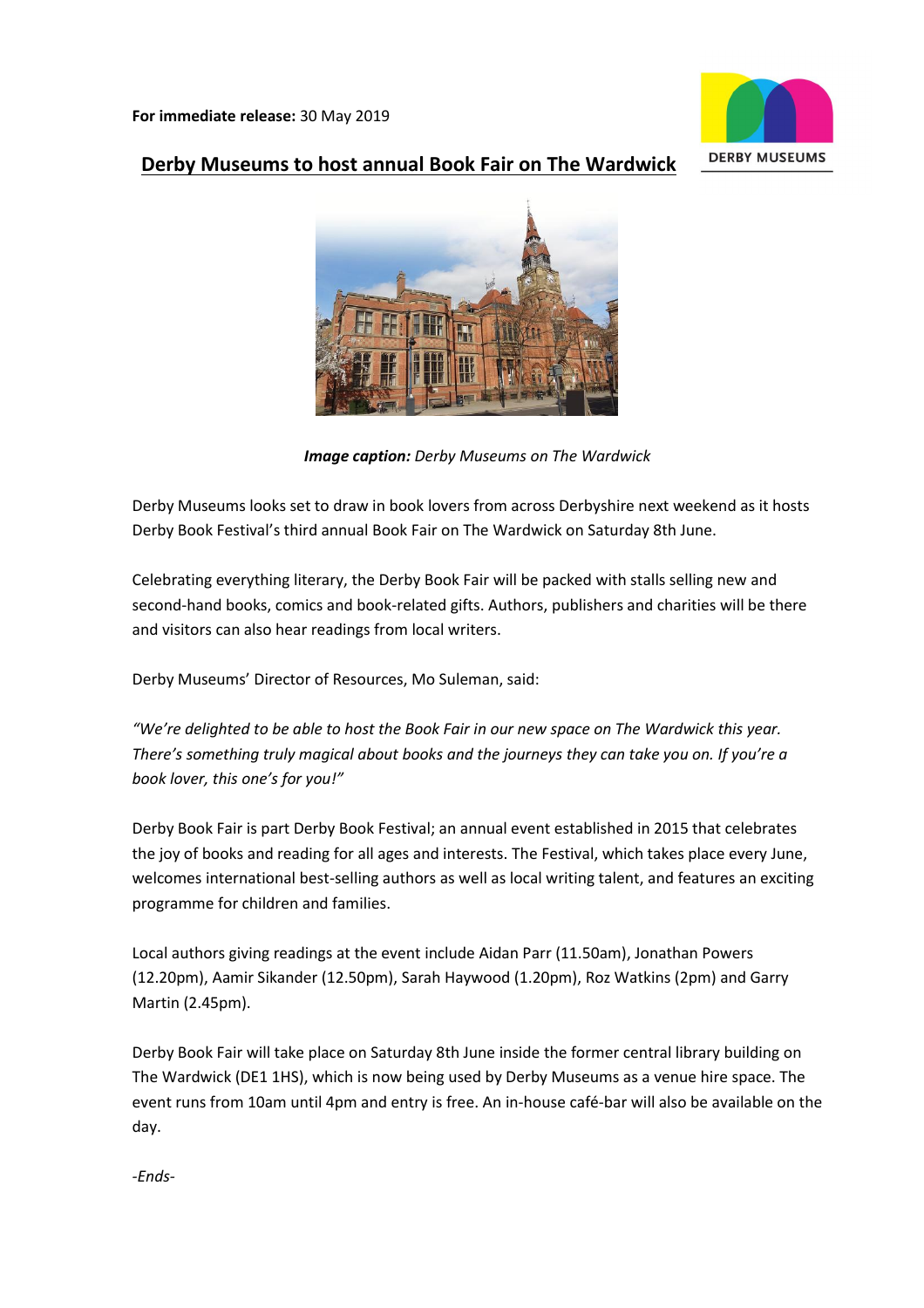For more information, please contact Vicky Washington, Marketing & Communication Co-ordinator[: vicky@derbymuseums.org](mailto:vicky@derbymuseums.org) / 01332 643302.



#### **Notes to editors**

#### **Derby Book Festival**

Derby Book Festival celebrates the joy of books and reading for all ages and interests, with a programme featuring great writers, poets, historians, politicians, illustrators, storytellers and musicians.

[http://www.derbybookfestival.co.uk](http://www.derbybookfestival.co.uk/)

#### **[Derby Museums](https://www.derbymuseums.org/)**

Founded in 2012, Derby Museums Trust is an independent charitable trust which is responsible for the rich cultural and creative history of Derby. It manages three sites across the city, the Museum and Art Gallery, Pickford's House and The Silk Mill, and holds and curates all the art and collections within them, including the world's largest collection of paintings by Joseph Wright of Derby. The Trust's aim is to bring as many of the objects and treasures in the collections into the public domain as is practically possible and present them in ways that delight and inspire, via education and learning programmes, events and exhibitions, in order to share knowledge and inspire creativity and making amongst the people of Derby.

As a charitable trust, Derby Museums relies on funding and grants from organisations and donations from businesses and the general public, all of which is gratefully received in order to ensure that admission to the museums remains free for all.

## **Derby Silk Mill – [Museum of Making](http://derbysilkmill.tumblr.com/)**

Derby Museums has secured major grant funding of £9.4m from the Heritage Lottery Fund, £2.5m from Arts Council England, £3.7million from the Government-awarded Local Growth Fund allocation of the D2N2 Local Enterprise Partnership (the private sector-led partnership promoting economic growth across Derby, Derbyshire, Nottingham and Nottinghamshire) and support from a range of charitable trusts and foundations for the £16.4m development to create Derby Silk Mill – Museum of Making. The project will open up the whole of the Silk Mill, creating beautiful spaces to inspire our visitors and will provide access to 100% of Derby Museums' collections of Making and Social History. The new museum will have our communities at its heart and be uniquely coproduced with the people of Derby over the next few years and is due to open in 2020.

## **[Derby Museums' Endowment Campaign](https://www.derbymuseums.org/support/heritage-endowments-fund)**

Derby Museums has been awarded a Heritage Endowment Grant by the National Lottery Heritage Fund (NLHF). Over the next four years Derby Museums aims to raise £1 million that will be matched pound for pound by the NLHF. This will create a £2 million Endowment Fund that will be permanently invested to provide an income to help to support Derby Museums' long term future.

#### **National Lottery Heritage Fund**

Using money raised by the National Lottery, we **inspire, lead** and **resource** the UK's heritage to create **positive and lasting change** for people and communities, now and in the future. [www.HeritageFund.org.uk.](http://www.heritagefund.org.uk/) Follow @HeritageFundUK o[n Twitter,](https://twitter.com/HeritageFundUK) [Facebook](https://www.facebook.com/HeritageFundUK) an[d Instagram](https://www.instagram.com/heritagefunduk/) and use #NationalLotteryHeritageFund